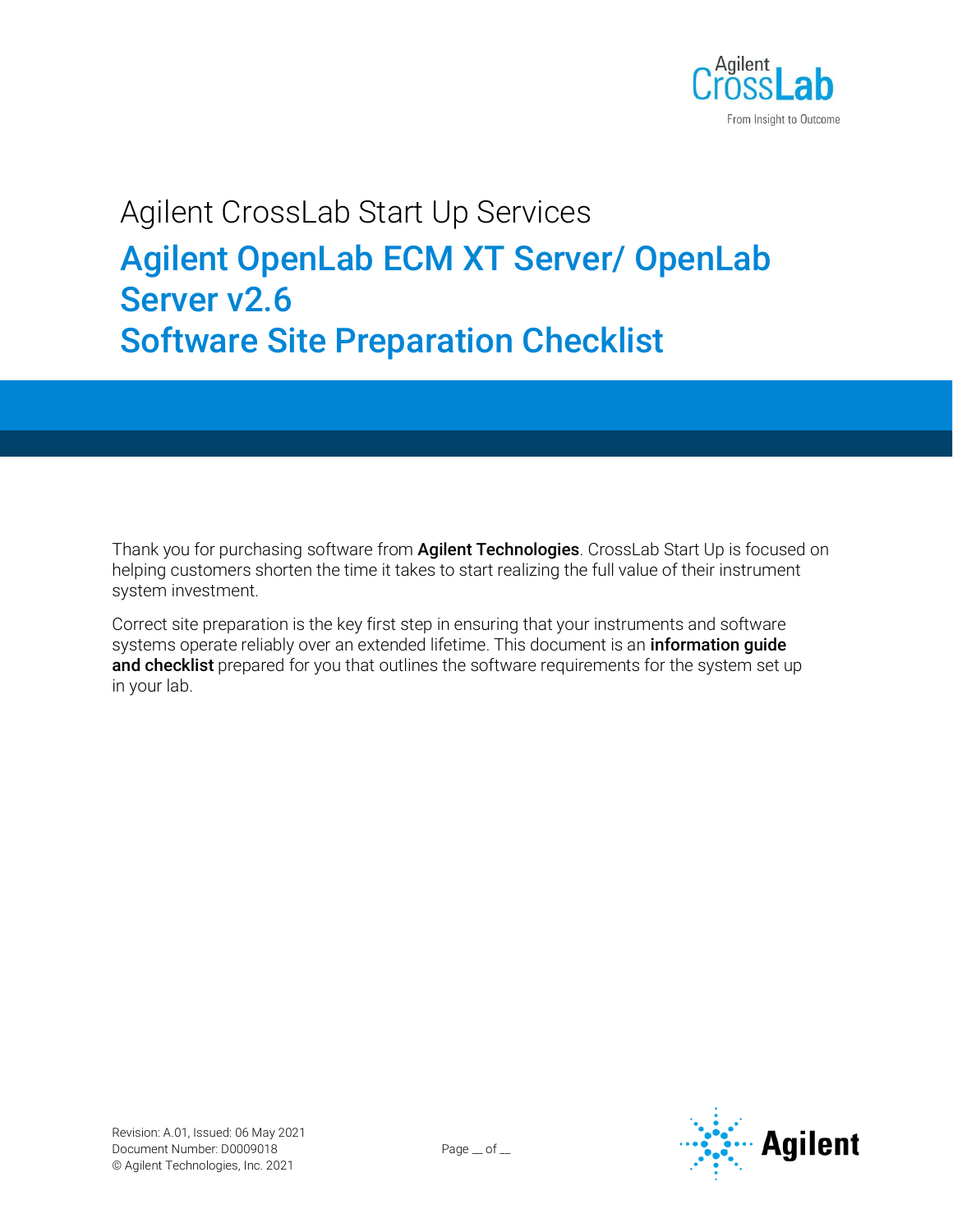

## Introduction

## Customer Information

- If you have questions or problems in providing anything described as part of Customer Responsibilities below, please contact your local Agilent or partner support / service organization for assistance prior to delivery. In addition, Agilent and/or its partners reserve the right to reschedule the installation dependent upon the readiness of your laboratory.
- Should your site not be ready for whatever reasons, please contact Agilent as soon as possible to re-schedule any services that have been purchased.
- Other optional services such as additional training, operational qualification (OQ) and consultation for user-specific applications may also be provided at the time of installation when ordered with the system but should be contracted separately.

### Customer Responsibilities

Ensure that your site meets the following specifications before the installation date. For details, see specific sections within this checklist, including

- The **computing environment** and the necessary space is made available.
- The number and location of **electrical outlets** for your computer systems and peripherals are planned.
- Your site meets the **software, hardware, and networking specifications** described later in this document.
- Locate your **sales order information**, software authorization codes, and/or software licenses/certificates.
- Check for Hotfix, Microsoft updates, and patch compatibility appropriate for the customer's system. Critical Note: Current Microsoft updates and Windows version must be installed in the customer provided PC before installation can begin.
- The necessary **software media**, disks etc. are available including upgrade/update disks.
- That a suitable **backup solution** is identified for your software.
- If Agilent is delivering **Installation and Introduction services,** users of the instrument system should be present throughout these services. Otherwise, they will miss important operational, maintenance, and safety information.
- Availability of a **system/network administrator** as needed to connect to your intranet.

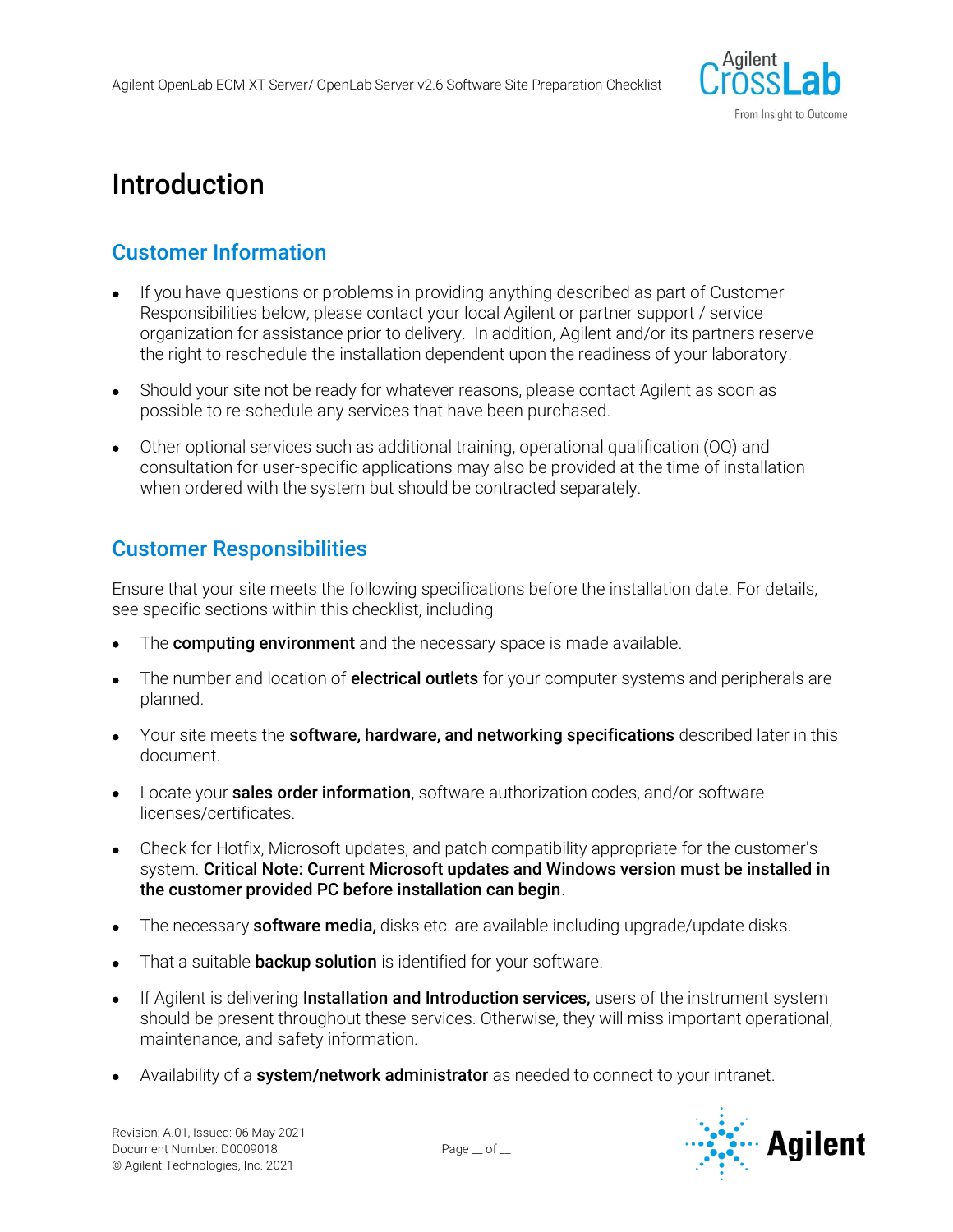

- Please consult the **Special Requirements** section for other product-specific information.
- Please refer to the *Agilent OpenLab Server and OpenLab ECM XT Hardware and Software Requirements Guide* (ECM\_XT\_HardwareSoftwareRequirements.pdf) for additional information.

### Important Customer Web Links

- To access Agilent University, visit<http://www.agilent.com/crosslab/university/> to learn about training options, which include online, classroom and onsite delivery. A training specialist can work directly with you to help determine your best options.
- To access the **Agilent Resource Center** web page, visit [https://www.agilent.com/en](https://www.agilent.com/en-us/agilentresources)[us/agilentresources.](https://www.agilent.com/en-us/agilentresources) The following information topics are available:
	- Sample Prep and Containment
	- Chemical Standards
	- Analysis
	- Service and Support
	- Application Workflows
- The **Agilent Community** is an excellent place to get answers, collaborate with others about applications and Agilent products, and find in-depth documents and videos relevant to Agilent technologies. Visit<https://community.agilent.com/welcome>
- Videos about specific preparation requirements for your instrument can be found by searching the **Agilent YouTube** channel a[t https://www.youtube.com/user/agilent](https://www.youtube.com/user/agilent)
- Need to place a service call? [Flexible Repair Options | Agilent](https://www.agilent.com/en/promotions/flexible-repair-options)

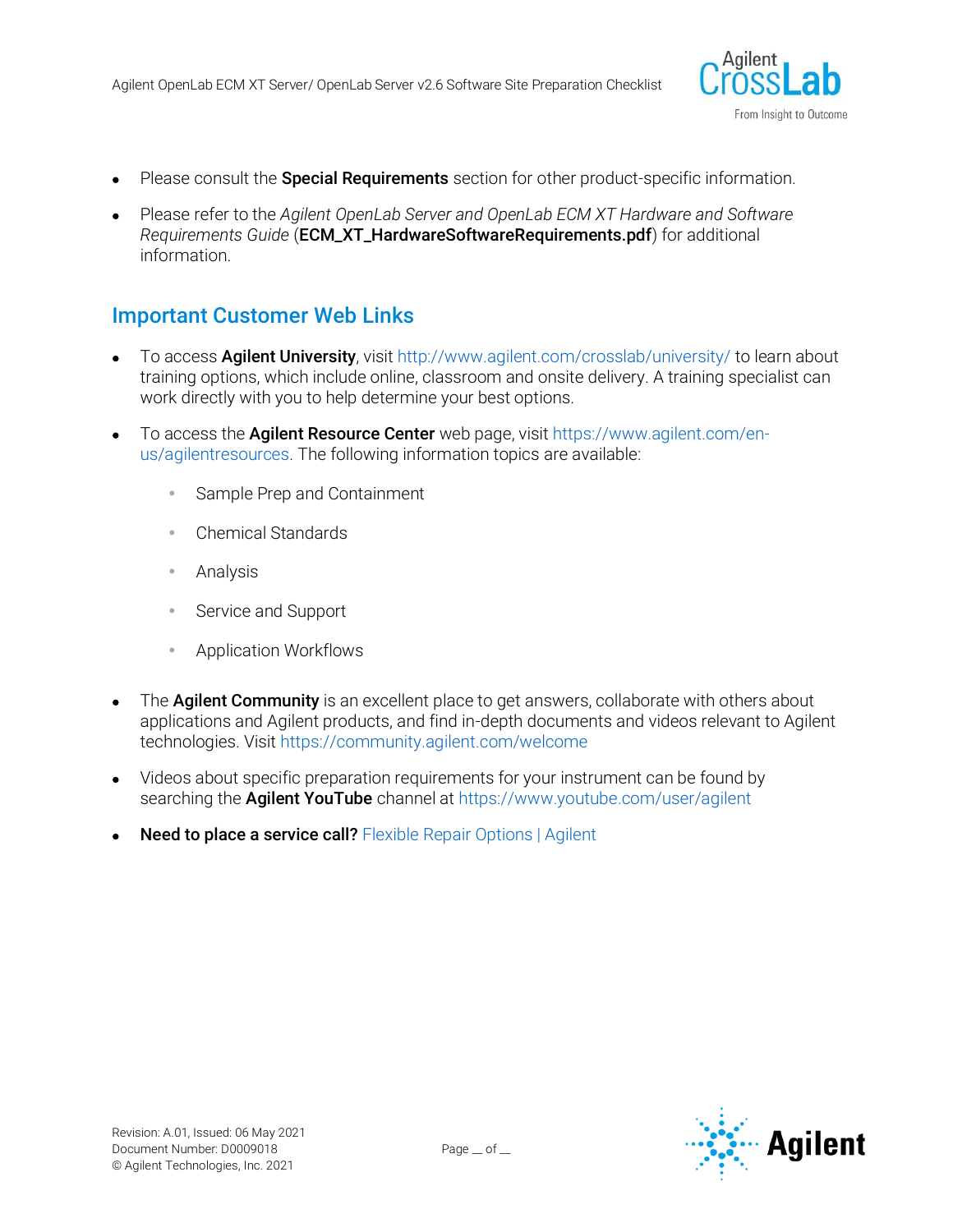

## Site Preparation

## Software Specifications for Workstations, Clients and Servers

#### Special notes

- If you have purchased a system including hardware instrumentation, refer to the hardware and peripheral device Site Preparation Checklist for requirements regarding laboratory bench space requirements.
- See the Agilent OpenLab Server and OpenLab ECM XT Hardware and Software Requirements Guide (ECM\_XT\_HardwareSoftwareRequirements.pdf) for additional information on the following:
	- **•** Licensing
	- Virtual machines
	- **Language compatibility**

| <b>Software Specification Description</b> | <b>Server System</b>                                                                                                                                                                                                                                                                                    | <b>Client System</b>                                                                                                                                                               |
|-------------------------------------------|---------------------------------------------------------------------------------------------------------------------------------------------------------------------------------------------------------------------------------------------------------------------------------------------------------|------------------------------------------------------------------------------------------------------------------------------------------------------------------------------------|
| Operating system name, version            | Windows Server 2016 Standard or<br>Datacenter Edition<br>Windows Server 2019<br>Standard or Datacenter Edition                                                                                                                                                                                          | Windows 10 (64-bit) Professional or<br><b>Enterprise Edition</b><br>Windows Server 2016 Standard or<br>Datacenter Edition<br>Windows Server 2019<br>Standard or Datacenter Edition |
| <b>Databases</b>                          | MS SOL Server 2014 Standard or<br>Enterprise (64-bit) SP3<br>MS SQL Server 2016 Standard or<br>Enterprise (64-bit) SP2<br>MS SQL Server 2017 Standard or<br>Enterprise (64-bit)<br>MS SQL Server 2019 Standard or<br>Enterprise (64-bit)<br>PostgreSQL Server 11.5 (64-bit)<br>Oracle 18c<br>Oracle 19c |                                                                                                                                                                                    |
| <b>Internet Browsers</b>                  | Internet Explorer 11 (64-bit)<br>Microsoft Chromium Edge 64-bit<br>as shipped with Windows 10<br>Google Chrome 64-bit v40 or<br>higher                                                                                                                                                                  | Internet Explorer 11 (64-bit)<br>Microsoft Chromium Edge 64-bit as<br>shipped with Windows 10<br>Google Chrome 64-bit v40 or higher                                                |

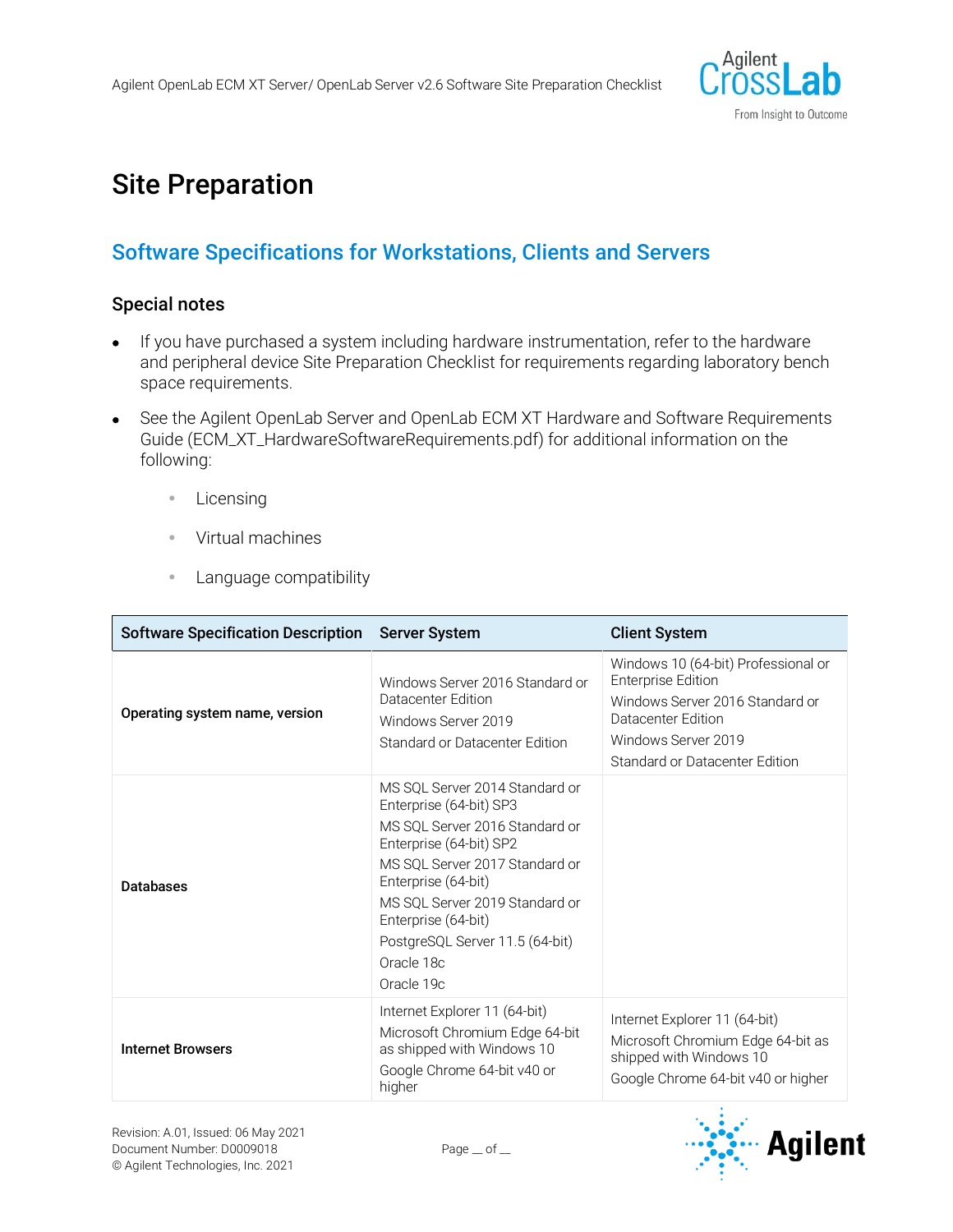

| Software Specification Description Server System |                                                   | <b>Client System</b>                              |
|--------------------------------------------------|---------------------------------------------------|---------------------------------------------------|
| .NET Framework                                   | NET Framework 64-bit 4.x<br>NET Core 64-bit 3.1.5 | NET Framework 64-bit 4.x<br>NET Core 64-bit 3.1.5 |
| Other software                                   | <b>PDF</b> Reader                                 | <b>PDF Reader</b>                                 |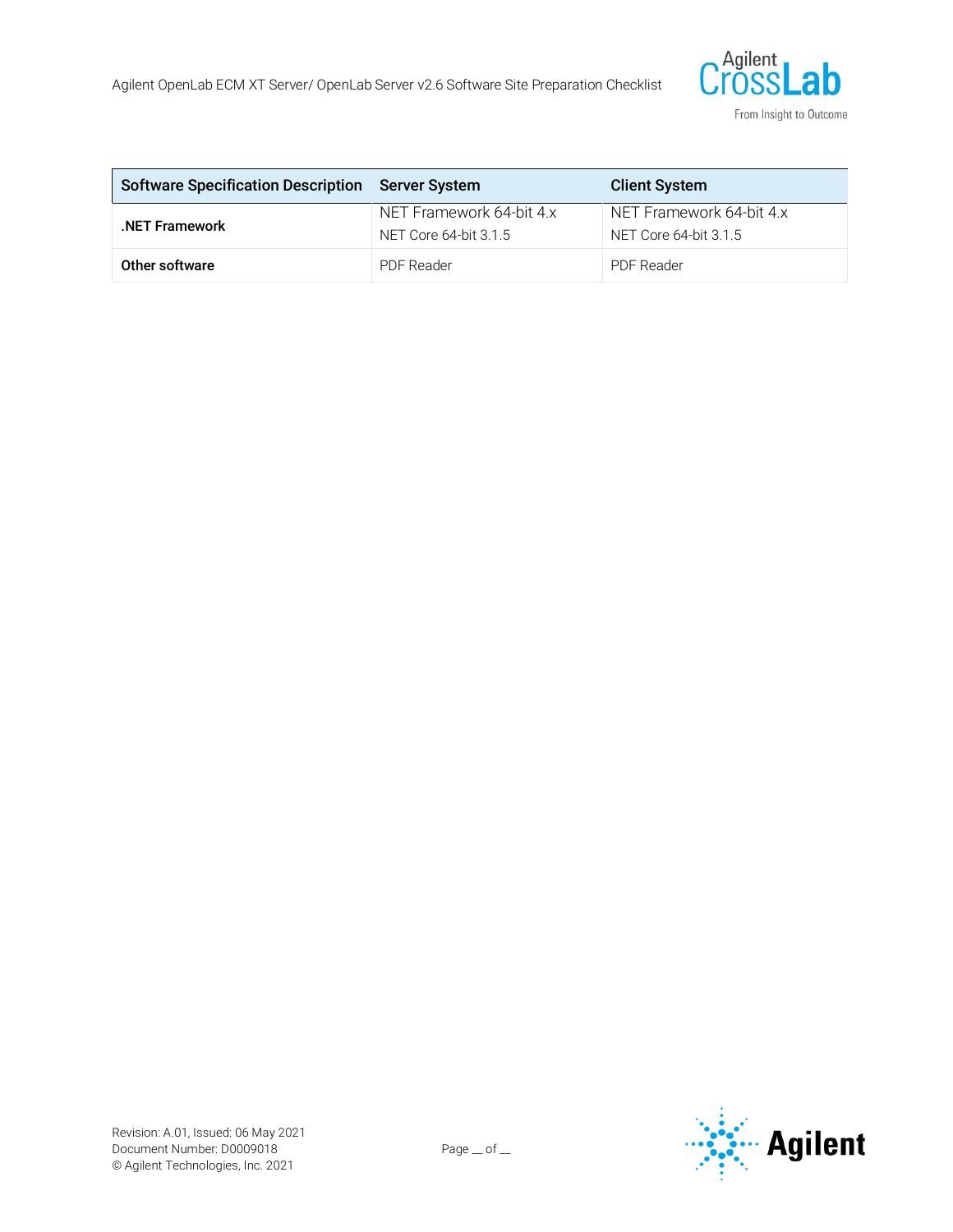

## Computer Hardware Specifications for Workstations, Clients and Servers

#### Special notes

- Recommended hardware for an all-in-one system.
- Agilent recommends a server dedicated to OpenLab ECM XT as the host machine.
- The recommended disk space for these systems was estimated based on four years of usage with the maximum number of recommended instruments. The actual disk size required should be calculated based on planned usage patterns.
- Please refer to the *Agilent OpenLab Server and OpenLab ECM XT Hardware and Software Requirements Guide* (ECM\_XT\_HardwareSoftwareRequirements.pdf) for a 2-server solution, a 4-server solution, or a scalable System.

| <b>Hardware Specification Description</b> | <b>Small System</b>                                                                                                                 | <b>Medium System</b>                                                                                                             | <b>Large System</b>                                                                                                              |
|-------------------------------------------|-------------------------------------------------------------------------------------------------------------------------------------|----------------------------------------------------------------------------------------------------------------------------------|----------------------------------------------------------------------------------------------------------------------------------|
| Processor type and speed                  | $1 \times$ CPU - 2.6 GHz or<br>higher, Minimum of<br>8 vCPU                                                                         | $2 \times$ CPU - 2.6 GHz or<br>higher, Minimum of<br>16 vCPU                                                                     | $2 \times$ CPU - 2.6 GHz or<br>higher, Minimum of 16<br><b>vCPU</b>                                                              |
| <b>Minimum Memory</b>                     | 16 GB                                                                                                                               | 24 GB                                                                                                                            | 48 GB                                                                                                                            |
| Disk (OS and software)                    | 2 x (100 GB 7.2 K)<br>rpm RAID 1)                                                                                                   | 2 x (300 GB 15 K rpm<br>RAID 1)                                                                                                  | 2 x (600 GB 15 K rpm)<br>RAID 1)                                                                                                 |
| Disk (Data)                               | 2 x (100 GB 7.2 K)<br>rpm RAID 1)                                                                                                   | 3 x (500 GB 7.2 K rpm)<br>RAID 5)                                                                                                | 3 x (1 TB 7.2 K rpm<br>RAID 5)                                                                                                   |
| <b>Network</b>                            | $1$ GB                                                                                                                              | $1$ GB                                                                                                                           | $1$ GB                                                                                                                           |
| <b>Operating System and Database</b>      | Windows Server<br>2016 or 2019<br>PostgreSQL 11.5<br>SQL Server 2014,<br>2016, 2017, or<br>2019<br>Note: Oracle is not<br>supported | Windows Server<br>2016 or 2019<br>PostgreSQL 11.5<br>SQL Server 2014,<br>2016, 2017, or 2019<br>Note: Oracle is not<br>supported | Windows Server<br>2016 or 2019<br>PostgreSQL 11.5<br>SQL Server 2014,<br>2016, 2017, or 2019<br>Note: Oracle is not<br>supported |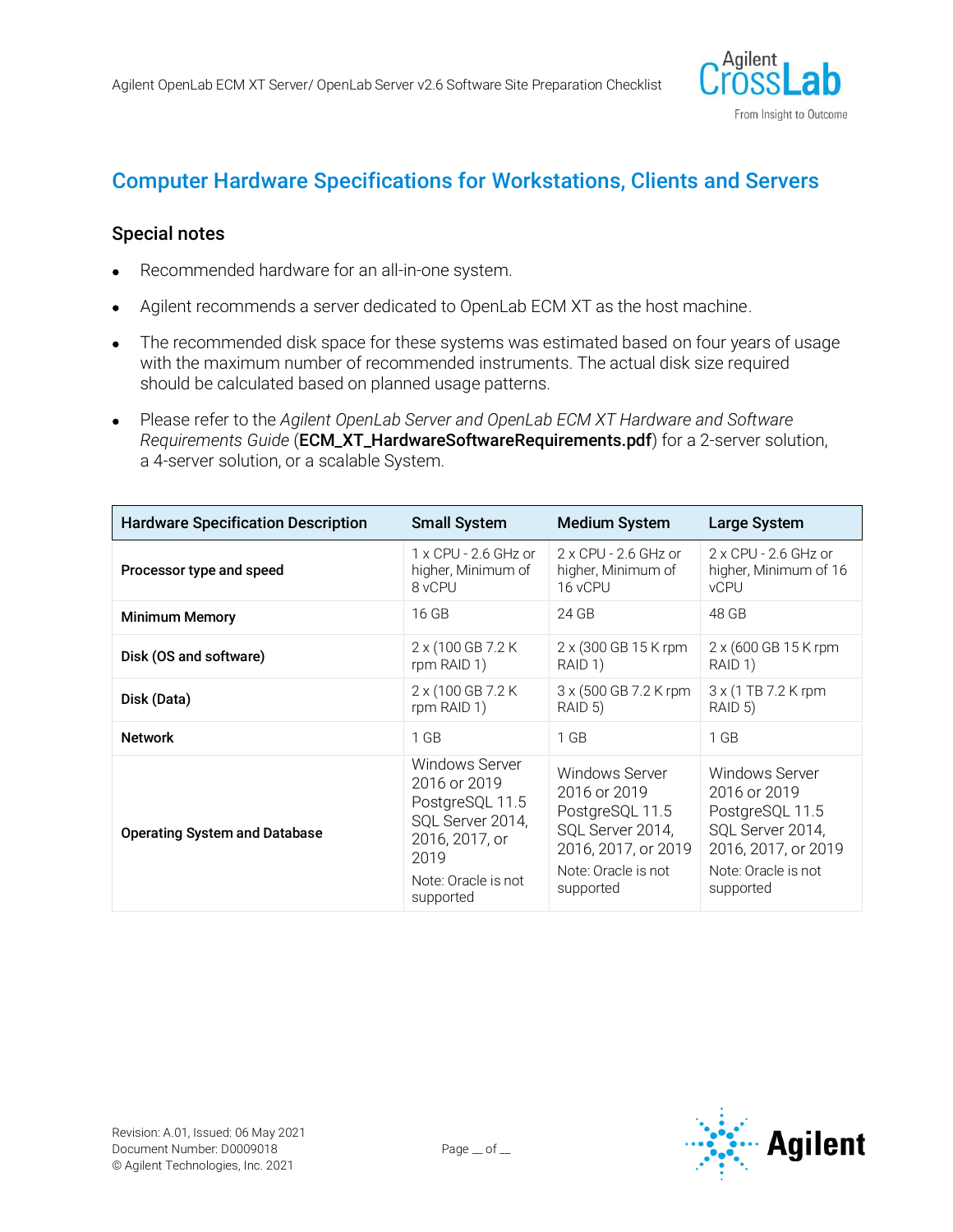

## Networking Specifications

#### Special notes

- OpenLab ECM XT uses standard TCP/IP protocols to communicate between the server and client computers. For optimum performance, the network must meet the design criteria for available bandwidth, IP address assignment, name resolution, and appropriate isolation of the lab subnet from the corporate network.
- TCP/IP networking is required for all products.
- Wide Area Networks (WANs) are not supported.
- See the *Agilent OpenLab Server and OpenLab ECM XT Hardware and Software Requirements Guide* (ECM\_XT\_HardwareSoftwareRequirements.pdf) for additional information on the following:
	- Communication method
	- **LAN power management**
	- Requirements for a compliant system
	- Domain guidelines
	- Firewall settings: If an external Firewall is used, the ports needs to be opened by the customer IT Department.

| <b>Network Specification Description</b>      | <b>Comments</b>                                                                                        |
|-----------------------------------------------|--------------------------------------------------------------------------------------------------------|
| Network type, bandwidth, speed, protocol etc. | Internet Protocol Version 4 (TCP/IPv4) only<br>Internet Protocol Version 6 (TCP/IPv6) is not supported |
| <b>IP Address</b>                             | Static or DHCP Reservation                                                                             |

### Special Requirements

### ECM-XT Add-ons (select when applicable)

The Add-ons can only be installed on an environment running OpenLAB Server with an ECM XT license and with OpenLab Content Management Client installed.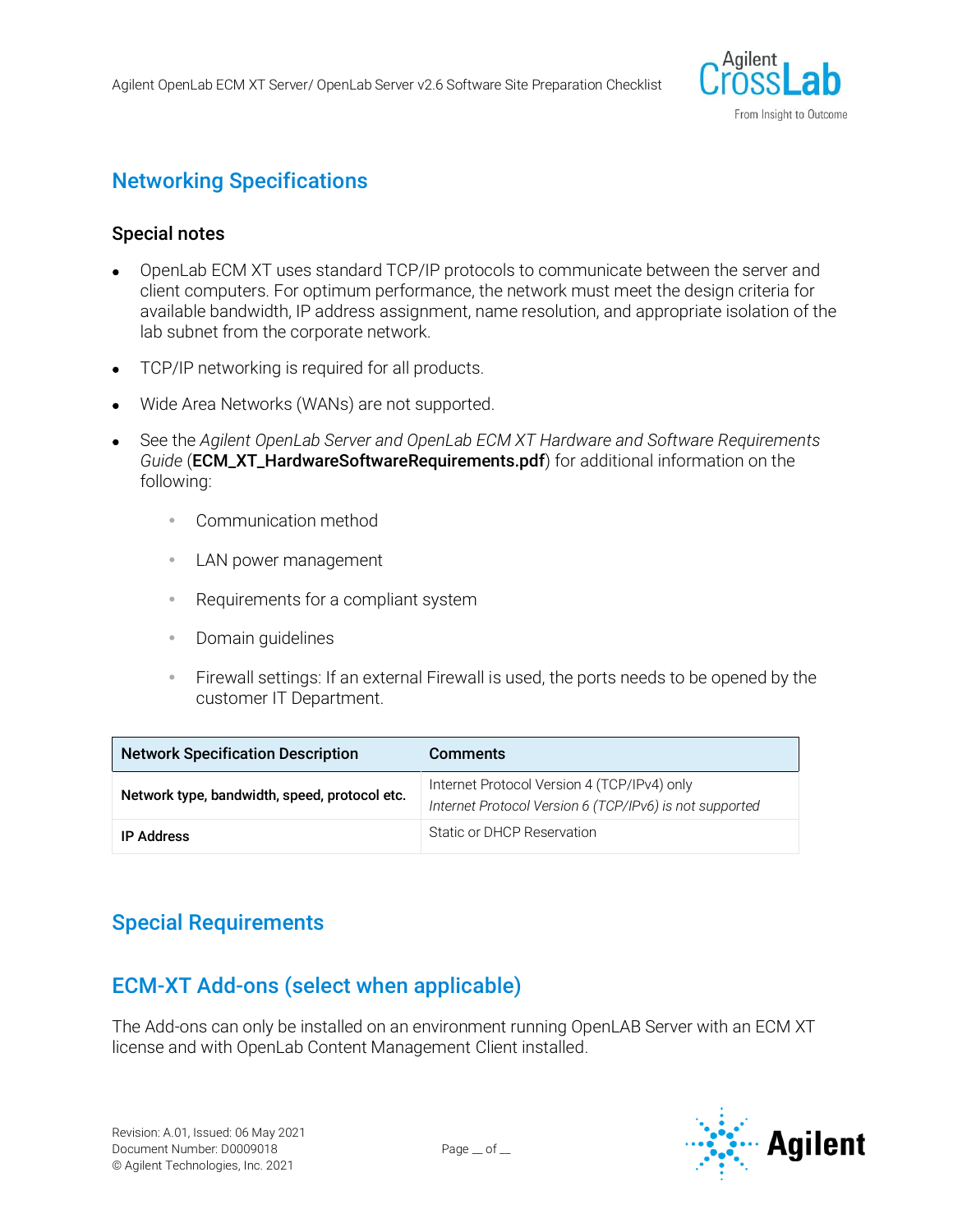

#### ECM XT Import Scheduler

#### Software requirements (in addition to the software requirements listed above for the clients)

□ OpenLab Content Manage Client

#### Hardware requirements

- $\square$  Disk free space for installation: minimum 500 MB
- $\Box$  Disk free space for file cache: minimum 250 GB
- □ RAM: minimum 8 GB, recommended 16 GB

#### ECM XT Import Services

Software requirements (in addition to the software requirements listed above for the clients)

□ OpenLab Content Management Client

#### ECM XT Template Plug-In for Adobe Acrobat

Software requirements (in addition to the software requirements listed above for the clients)

- □ OpenLab Content Management Client
- □ Adobe Acrobat Classic 2017 or Adobe Acrobat DC Continuous Version (required for the PDF Template Plug-In add-on)